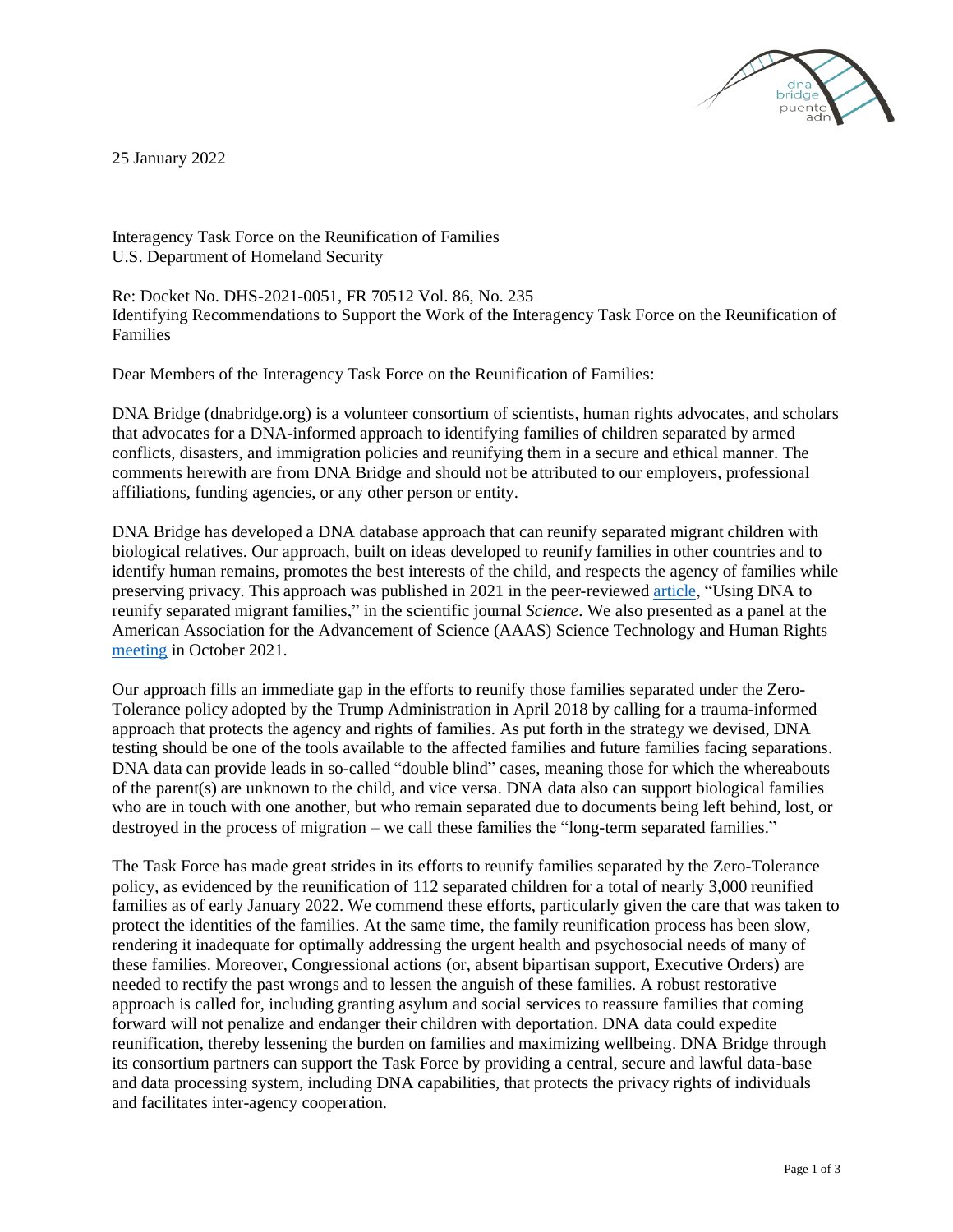Looking forward, we must do better to manage immigration screening and tracing of separated families to avoid repeating history. We must develop the infrastructure to manage the hundreds of thousands of migrant children and families that will continue to seek refuge; we must have plans in place to screen these families without inflicting the undue harm caused by separations; and we must have strategies to expedite reunifications, prioritizing family unity above all whenever in the best interest of the child and desired by the family. An established DNA-informed approach can enable biological family members to find each other even if their searches are asynchronous, as might occur when a parent or child who is initially hesitant or unable to come forward later decides to pursue a search. Finally, as we work to prevent government-imposed family separations from ever occurring again, an extra-governmental, secured DNA database can serve as a registry of individuals whose right to family unity has been violated.

DNA Bridge, which is comprised of representatives from human rights organizations and DNA labs in the United States, Central America, and Europe, also partners with the International Commission on Missing Persons (ICMP) and with DNA-experienced non-governmental organizations in Guatemala and El Salvador. In early 2022, we will conduct exploratory research in Central America to refine the data security approaches and operational needs of our strategy. Meanwhile, our partnership with ICMP is aiding the development of data governance strategies to secure genetic data transmitted at an international level.

A DNA-driven approach has applicability beyond the *Ms. L. v. ICE* families that are the current focus of the Task Force to ameliorate the harms of past and future separations. We recognize that supporting a separated family considers safety of the child, ages, and welfare in addition to biological relationships. Our approach can provide evidence of families *with* biological relationships and can connect family relationships beyond parent-child ones. For example, DNA data also can be used to connect children with grandparents, siblings, and other avuncular relationships.

# **DNA Bridge recommends the following steps, which should be taken immediately**:

- 1. Reunification of families wrongfully separated.
- 2. Restitution for families harmed by the Zero-Tolerance policy, including granting asylum and social services to reassure families that coming forward will not penalize their children with deportation.
- 3. An evaluation of the circumstances, metrics (e.g., ages), and relationships (e.g., parent-child or not, genetic or not) of the 5,000+ families separated during the Zero-Tolerance policy.

## **Beyond the Zero-Tolerance cases, we recommend**:

- 4. Tracking of circumstances, metrics, and relationships of families presenting at U.S. border points, including reasons for separations.
- 5. Coordinated outreach to separated adults in Central America for DNA data acquisition to pilot the DNA Bridge strategy.
- 6. Coordinated outreach to children in the United States separated from their families for DNA data acquisition to pilot the DNA Bridge strategy.
- 7. Cooperative development of data protection and provenance protocols for managing both doubleblind and long-term separated families.

**We also recommend** expanding the DNA Bridge strategy beyond Latin American countries to become a global, humane approach to reunifying separated families.

Separations of families globally and within U.S. borders will continue in the future, whether due to immigration policies, the perils of the migration journey, disasters, or armed conflicts. This is